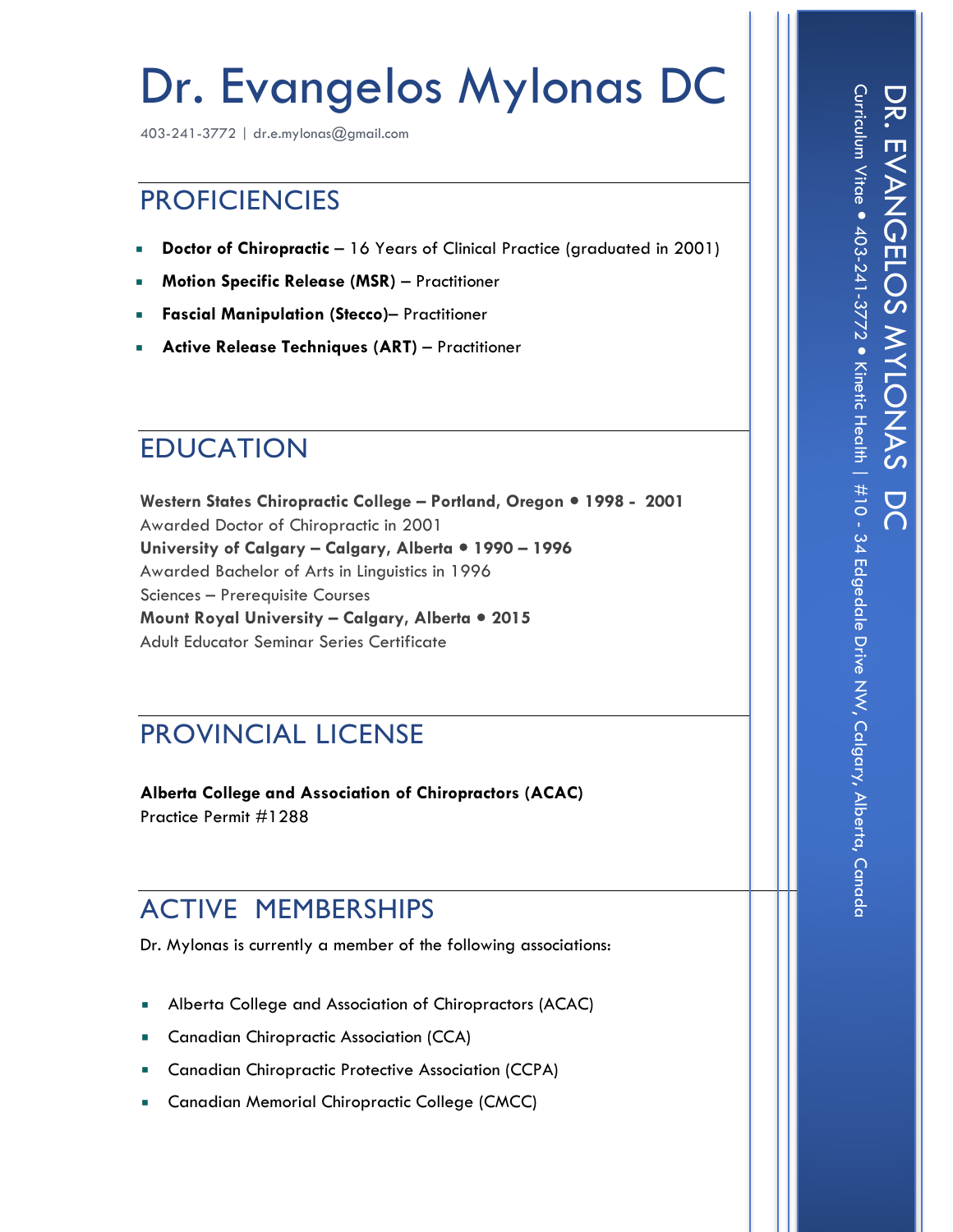#### BOOKS PUBLISHED

Dr. Mylonas was a contributing author and technical editor on:

**Resolving Plantar Fasciitis** – copyright Canada 2015, by Dr. Brian J. Abelson, DC and Kamali T. Abelson, B.Sc., 282 pages, Published by Rowan Tree Books Ltd. ISBN (978-0- 97-338488-8)

### PHILANTHROPIC ENDEAVORS

Through his work at Kinetic Health, Dr. Mylonas has been involved with donating a portion of all funds raised by the clinic towards the following philanthropic endeavours:

- **Plan International** Plan International is a global movement for change, mobilizing millions of people around the world to support social justice for children in developing countries.
- **Because I am a girl** Part of Plan International, Because I am a Girl, is a global initiative working to end gender inequality and to promote girl's rights.
- **Kiva Micro Loans to Women** We are presently involved in supporting communities in approximately 20 different countries with a current focus on providing support for women in conflict zones.
- **World Wildlife Fund**  WWF helps to reduce humanity's impact on our global environment by working against deforestation and global warming while promoting sustainable food systems, water conservation, maintaining the integrity of ocean ecosystems and the conservation of species.

# HOBBIES & PASSIONS

Dr. Mylonas has a broad and diverse range of hobbies and passions.

- Continuous learning Whether the subject is anatomy, therapeutic techniques, cultural studies or history, Dr. Mylonas is driven by a constant underlying curiousity to learn, evolve and refine his understanding of new concepts and information.
- Travel There are so many things to see, experience and explore in this incredible world. Dr. Mylonas truly believes that travel is an education – it broadens your horizons, expands your understanding of the world, and enriches your life.

.